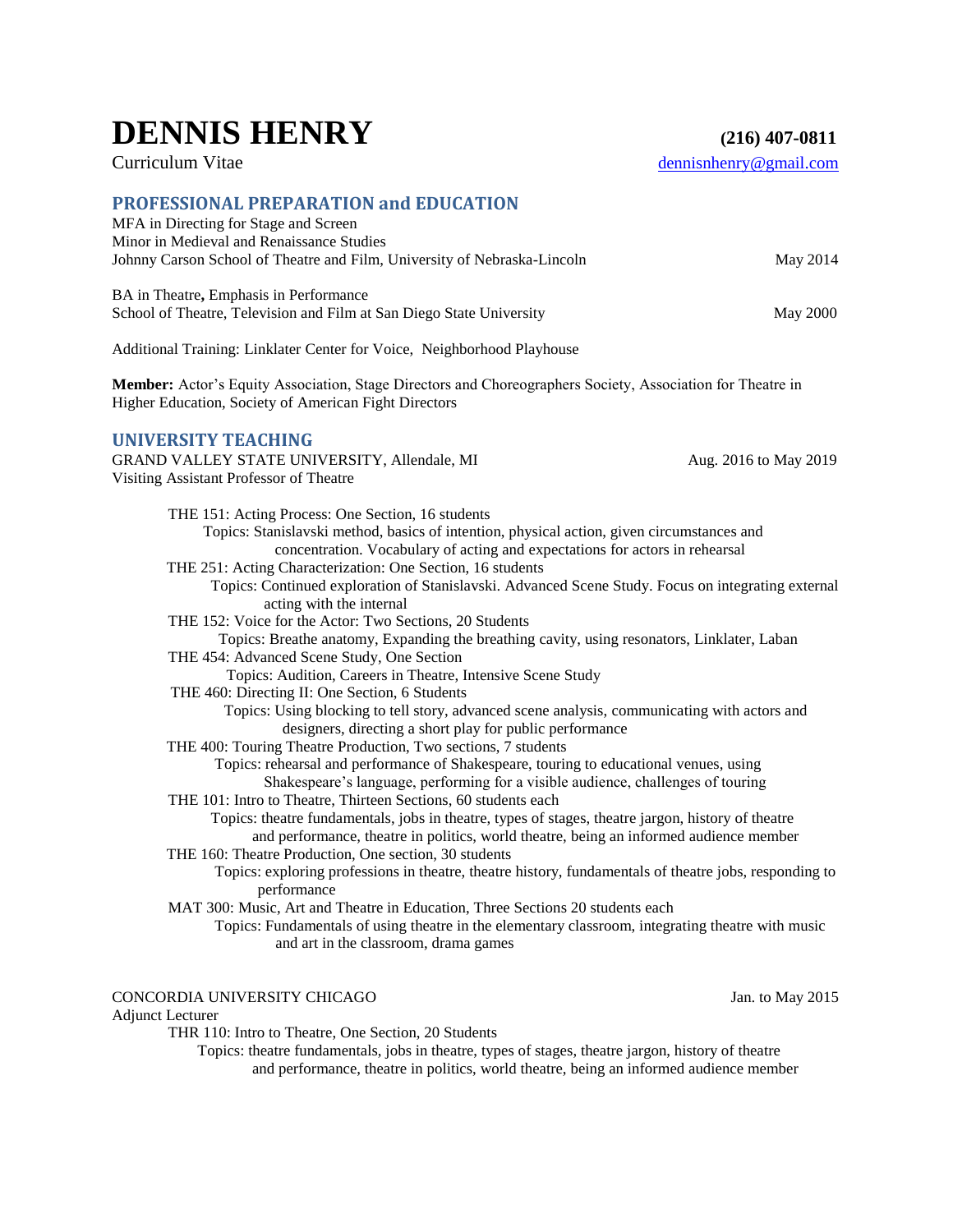| UNIVERSITY OF NEBRASKA-LINCOLN                                                                                                                                          | Fall 2014                                 |
|-------------------------------------------------------------------------------------------------------------------------------------------------------------------------|-------------------------------------------|
| Temporary Lecturer                                                                                                                                                      |                                           |
| THEA 112G: Intro to Theatre, Two sections, 250 students each<br>Topics: theatre fundamentals, jobs in theatre, types of stages, theatre jargon, history of theatre      |                                           |
| and performance, theatre in politics, world theatre, being an informed audience member                                                                                  |                                           |
|                                                                                                                                                                         |                                           |
| UNIVERSITY OF NEBRASKA-LINCOLN                                                                                                                                          | Fall 2011 to Spring 2014                  |
| Graduate Teaching Assistant (Instructor)                                                                                                                                |                                           |
| THEA 202: Play Directing, Three semesters, 11-13 students,                                                                                                              |                                           |
| Topics: play analysis, creating stage pictures, blocking, creating show bibles, working with actors, casting<br>THEA 112G: Intro to Theatre, One semester, 100 students |                                           |
|                                                                                                                                                                         |                                           |
|                                                                                                                                                                         |                                           |
| AMERICAN SHAKESPEARE CENTER ON TOUR                                                                                                                                     | Jul. 2002-Jun. 2004 & Jun. 2008-Jun. 2011 |
| Education Coordinator (4yrs)                                                                                                                                            |                                           |
| Teaching Artist (6yrs)                                                                                                                                                  |                                           |
| Taught, developed and supervised creation of interactive workshops and lecture-demos                                                                                    |                                           |
| Institutions included: Georgetown University; University of Ottawa; Black Hills State University (SD); Centenary                                                        |                                           |
| College (LA); St. Lawrence University (NY); University of Vermont; Virginia Union University;                                                                           |                                           |
| Loyola University of Maryland; Murray St. University (KY); Emory & Henry College (VA)                                                                                   |                                           |
|                                                                                                                                                                         |                                           |
| Sample Topics: PERFORMANCE: Acting for a Visible Audience; Comedic Stage Violence; Using and                                                                            |                                           |
| Understanding Shakespearean Verse                                                                                                                                       |                                           |
| DIRECTING: Staging Shakespeare via Embedded Stage Directions; Creating Twins on Stage;                                                                                  |                                           |
| Approaches to Staging the Final Scene of The Two Gentlemen of Verona                                                                                                    |                                           |
|                                                                                                                                                                         |                                           |
| ACADEMIC: Friar Lawrence's Culpability in Romeo and Juliet;                                                                                                             |                                           |
| Comedy from Shakespeare to Wilde to Today; The Mental State of Hamlet                                                                                                   |                                           |
| <b>PUBLICATIONS</b>                                                                                                                                                     |                                           |
| An Interview with Luna Gale Director Austin Pendleton, Cleveland Play House Playbill                                                                                    | Feb 2016                                  |
|                                                                                                                                                                         |                                           |
| The Realities of Foster Care in Ohio, Cleveland Play House Playbill                                                                                                     | Feb 2016                                  |
|                                                                                                                                                                         |                                           |
| Maude and Ellie Play Chess in Scholars and Poets Look at Queens, Palgrave Macmillan, UK                                                                                 |                                           |
| Edited by Dr. Carole Levin                                                                                                                                              | Aug 2015                                  |
| Gender Confusion, Genocide and the Apocalypse: Directing Moira Buffini's Silence                                                                                        |                                           |
| Master's Thesis, Digital Commons at University Nebraska-Lincoln (500+ Downloads as of 01//18)                                                                           | Apr 2014                                  |
|                                                                                                                                                                         |                                           |
| <b>UNIVERSITY SERVICE</b>                                                                                                                                               |                                           |
| <b>Grand Valley State University</b>                                                                                                                                    |                                           |
| Faculty Advisor, Alpha Si Omega                                                                                                                                         | 2017-2019                                 |
| Grand Valley Shakespeare Festival Committee                                                                                                                             | 2016-18                                   |
| University of Nebraska-Lincoln                                                                                                                                          |                                           |
| Academic Appeals Committee (Chair)                                                                                                                                      | 2012-13 & 2013-14                         |
| Graduate Curriculum and Recruitment Committee                                                                                                                           | 2013-14                                   |
| <b>Guest Artist Committee</b>                                                                                                                                           | 2013-14                                   |
| Recruitment and Outreach Committee                                                                                                                                      | 2012-13                                   |
| <b>Season Selection Committee</b>                                                                                                                                       | 2012-13                                   |
|                                                                                                                                                                         |                                           |

# **PROFESSIONAL and ACADEMIC CONFERENCES**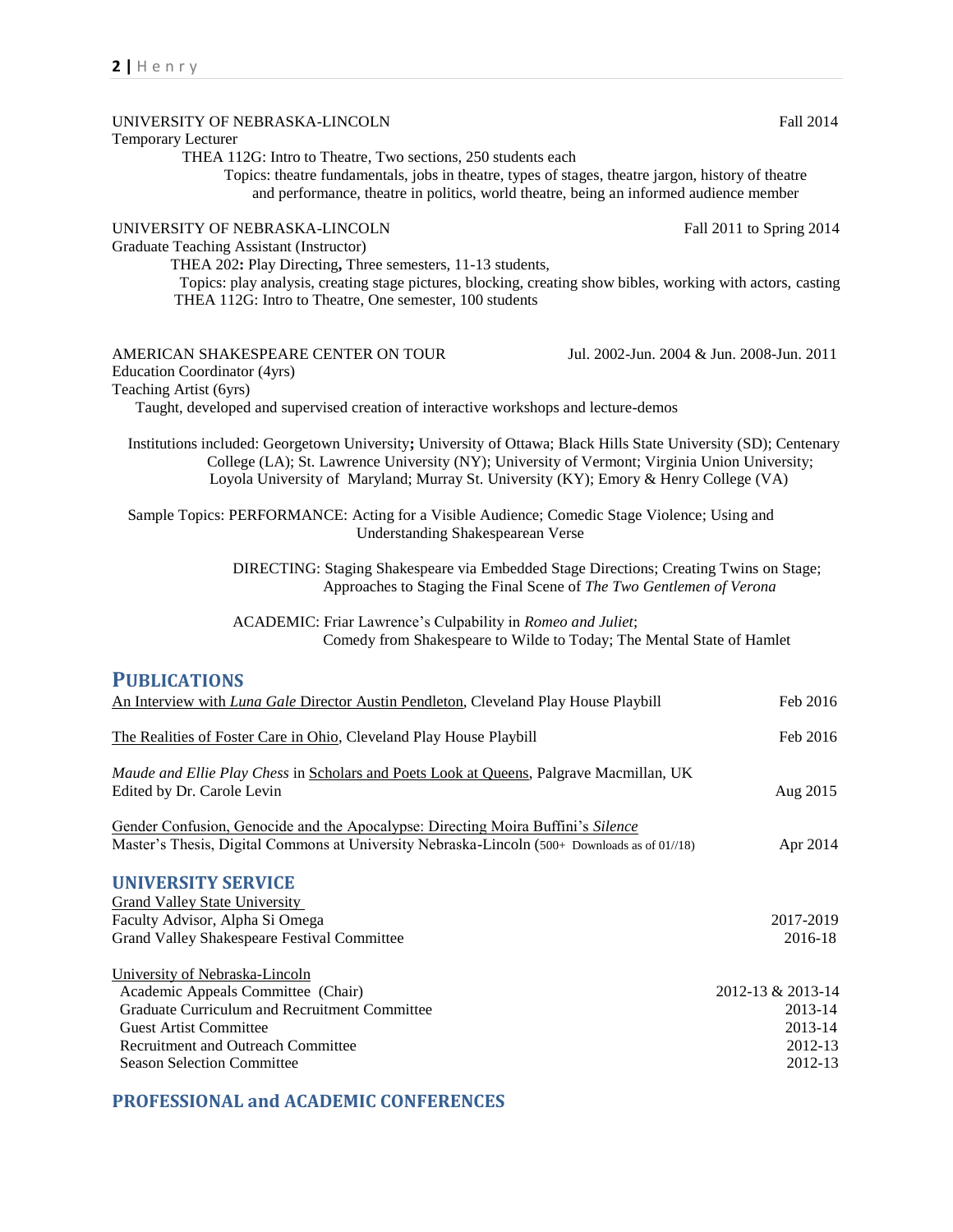| Grand Valley Shakespeare Festival Conference<br>Co-Chair. Organized and/or managed all aspects of national conference on performance and pedagogy                                                                               | 2018                              |
|---------------------------------------------------------------------------------------------------------------------------------------------------------------------------------------------------------------------------------|-----------------------------------|
| Shakespeare Theatre Association Conference, Cincinnati, OH                                                                                                                                                                      | 2018                              |
| Grand Valley Shakespeare Festival Conference, Grand Rapids, MI<br>Paper Presented: "I'm Gonna Pop Some Tags: Teaching Shakespeare Using Pop and Hip-hop Music"                                                                  | Oct. 2014                         |
| University Film and Video Association Conference, Bozeman, MT<br>Films Screened: Wingman (producer/director) and Berenice (director/producer/adapted screenplay)                                                                | Aug. 2014                         |
| British Graduate Shakespeare Conference, Stratford-Upon-Avon, UK<br>Paper Presented: "A Case for the Heart in a Pro-Anus World: The King's Illness in All's Well That Ends Well"                                                | Jun. 2013                         |
| Kennedy Center American College Theatre Festival, Lincoln, NE<br>Kennedy Center American College Theatre Festival, Ames, IA<br>Blackfriars Conference, Staunton, VA<br>Shakespeare Theatre Association Conference, Staunton, VA | 2013 & 14<br>2012<br>2009<br>2003 |

#### **PROFESSIONAL ACTING**

Dozens of plays performed in Over 40 US States Companies include: Nebraska Repertory Theatre, American Shakespeare Center, North Coast Repertory Theatre, Virginia Shakespeare Festival, New Village Arts, Angels Theatre Company, National Theater for Arts and Education, Pigeon Creek Shakespeare

Directors include: Katherine Mayberry, Judy Hart, Virginia Smith, Doug Finlayson, Jim Warren, David Hay, Ellen Lieberman, Rebekkah Dunn, Delicia T. Sonnenberg, Christopher Owens, Nick Hutchison, Ralph Alan Cohen, Murray Ross, Giles Block (Master of the Word, Shakespeare's Globe)

#### **PROFESSIONAL STAGE DIRECTING**

| As You Like It                   | Pigeon Creek Shakespeare, Grand Rapids, MI            | Oct 2018            |
|----------------------------------|-------------------------------------------------------|---------------------|
| Cymbeline                        | Pigeon Creek Shakespeare                              | Aug 2017            |
| <i>Othello</i>                   | Sweat Tea Shakespeare, Fayetteville, NC               | Jun 2017            |
| Henry IV, parts $1&42$           | Pigeon Creek Shakespeare                              | Aug 2016            |
| On the Beam                      | Cleveland Play House                                  | Oct 2015            |
| Lies, Lies, Lies                 | Cleveland Play House                                  | Oct 2015            |
| <b>Headlines</b>                 | Cleveland Play House                                  | Oct 2015            |
| Monkeys                          | Random Acts Chicago                                   | Aug 2015            |
| The Winter's Tale                | Pigeon Creek Shakespeare                              | Jun 2015            |
| Eleemosynary                     | Angels Theatre Company, Lincoln, NE                   | Nov 2014            |
| Coriolanus                       | Pigeon Creek Shakespeare                              | Jul 2014            |
| <b>Red Line Stories</b>          | Nebraska Repertory Theatre, Lincoln, NE               | Jul 2013            |
| <b>Boatloads of Shame</b>        | Masonic Theatre, Staunton, VA, Under St. Mark's, NYC  |                     |
|                                  | Horse Trade Theatre Group, Los Angeles                | Summer 2009         |
| Las Aventuras de Don Quijote     | National Theatre for Arts & Education, Bridgeport, CT |                     |
|                                  |                                                       | Sep 2007 & Jan 2008 |
| Shakespeare's Coming Attractions | Excellent Motion Shakespeare Co, San Diego, CA        | Spring 2007         |
| A Christmas Carol                | American Shakespeare Center                           | Dec 2003            |
| How Much Does a Grecian Urn?     | San Francisco Fringe Festival                         | Sep 1998            |
| UNIVERSITY DIRECTING             |                                                       |                     |

| Imaginary Invalid | <b>Grand Valley State University</b> | Mar 2019        |
|-------------------|--------------------------------------|-----------------|
| Twelfth Night     | Grand Valley State University (tour) | <b>Nov 2018</b> |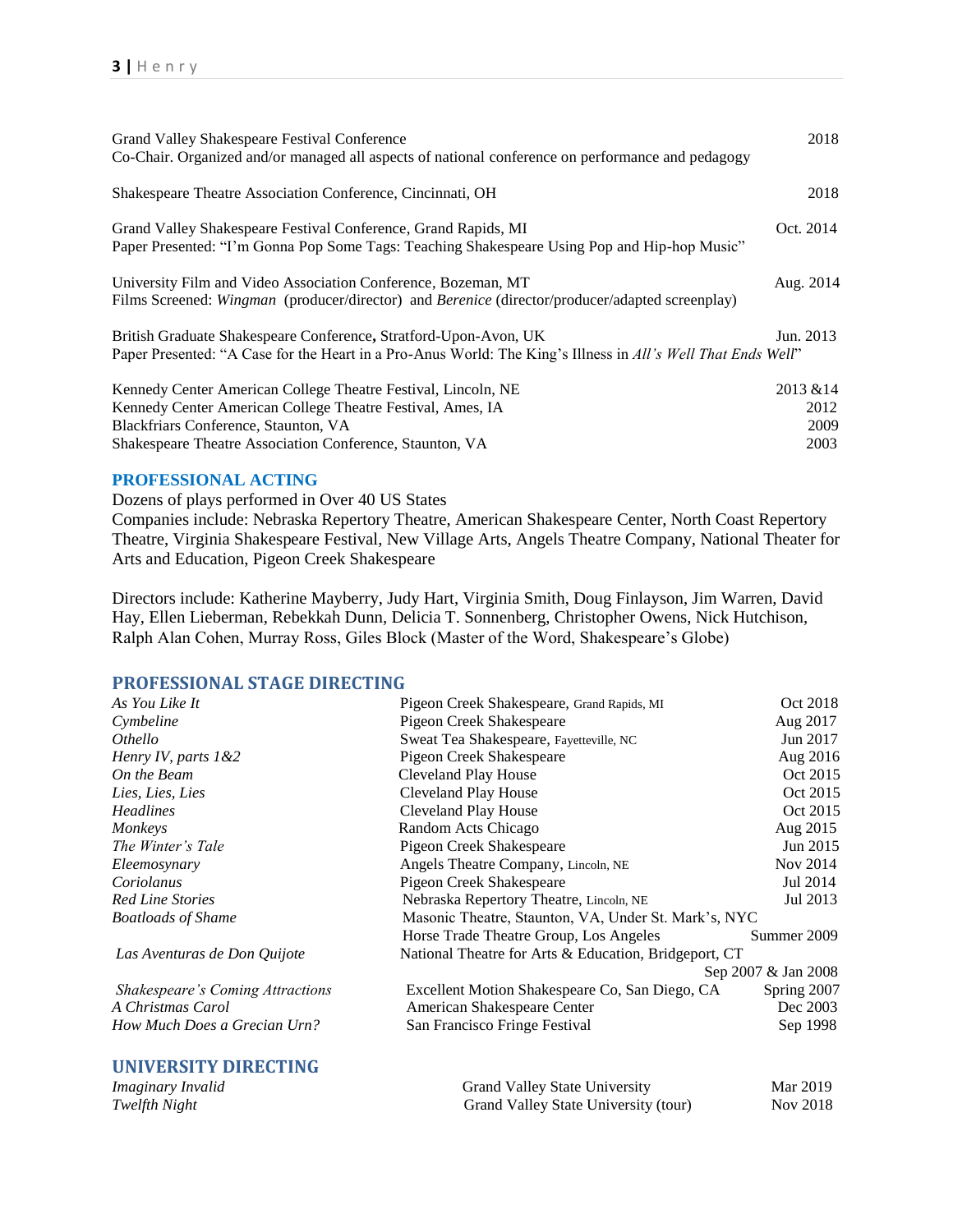| Cabaret                           | Grand Valley State University        | Nov 2017  |
|-----------------------------------|--------------------------------------|-----------|
| Good Kids                         | <b>Grand Valley State University</b> | Nov 2016  |
| Macbeth                           | Grand Valley State University (tour) | Oct 2016  |
| Prometheus Forgotten              | University of Nebraska-Lincoln       | May 2014  |
| <i>Silence</i>                    | Kennedy Center ACTF, Region V        | Jan. 2014 |
| <i>Silence</i>                    | University of Nebraska-Lincoln       | Oct. 2013 |
| The Pillowman                     | University of Nebraska-Lincoln       | Sep. 2012 |
| Nobody Puts Debbie in a Corner    | University of Nebraska-Lincoln       | Mar. 2012 |
| For Whom the Southern Belle Tolls | San Diego State University           | Mar. 1999 |
| Last Chance Texaco                | San Diego State University           | Apr. 1998 |
| The Winged Man                    | San Diego State University           | Apr. 1997 |
| Coffee and Cigarette Dreams       | San Diego State University           | Oct. 1996 |

#### **PROFESSIONAL DIRECTING--STAGED READINGS**

| Greetings!         | Angels Theatre Company, Lincoln, NE       | Dec 2014 |
|--------------------|-------------------------------------------|----------|
| Outside Mullingar  | <b>Angels Theatre Company</b>             | Oct 2014 |
| <i>Terminating</i> | American Shakespeare Center, Staunton, VA | Apr 2010 |

#### **PROFESSIONAL ASSISTANT DIRECTING**

| Windy City Playhouse                | <i>This</i> , dir: Carl Meninger                                                                       | Jul 2016 |
|-------------------------------------|--------------------------------------------------------------------------------------------------------|----------|
| Cleveland Play House                | The Comedy of Tenors, dir: Stephen Wadsworth (World Premiere)                                          | Oct 2015 |
| Nebraska Repertory Theatre          | <i>Emma</i> , dir: Catherine Weidner                                                                   | Jul 2013 |
| American Shakespeare Center         | 2002-2004 & 2009-2011                                                                                  |          |
| Asst. Director in Charge of Touring | Each Tour: 150 performances over 10-12 months                                                          |          |
|                                     | Maintained the artistic integrity of the performances while on tour                                    |          |
|                                     | Gave notes to actors and adjusted blocking for each venue                                              |          |
| Ran brush-up and put-in rehearsals  |                                                                                                        |          |
|                                     | Wrote reports on each performance for the artistic director                                            |          |
|                                     | As You Like It, Macbeth, Measure for Measure, All's Well That Ends Well, Knight of the Burning Pestle, |          |
|                                     | Romeo & Juliet, Two Gentlemen of Verona, 1 Henry IV, The Tempest, Coriolanus, Taming of the Shrew      |          |

Directors: Jim Warren, Ralph Alan Cohen, Joyce Peifer, Colleen Kelley, Fred Nelson

## **PROFESSIONAL PRODUCING and MANAGEMENT**

| ARTISTIC AND DIRECTING FELLOW, Cleveland Play House<br>Assistant to Associate Artistic Director and Literary Manager, researcher for Managing Director, new play                                                                                                                                           | Jul 2015-Feb 2016                 |
|------------------------------------------------------------------------------------------------------------------------------------------------------------------------------------------------------------------------------------------------------------------------------------------------------------|-----------------------------------|
| reader, season selection committee, directing and assistant directing duties                                                                                                                                                                                                                               |                                   |
| <b>ASSISTANT PRODUCER, Cleveland Play House Centennial Play Series</b>                                                                                                                                                                                                                                     | Oct 2015                          |
| PRODUCER, Nebraska Repertory Theatre's "Destinations Series"<br>Coordinated all aspects of production of NRT summer performance series                                                                                                                                                                     | Summer 2013                       |
| FRONT OF HOUSE MANAGER, Nebraska Repertory Theatre                                                                                                                                                                                                                                                         | Summer 2013                       |
| COMPANY MANAGER, American Shakespeare Center On Tour<br>Facilitated tour stops with approximately 40 venues per year<br>Maintained artistic integrity of shows & wrote extensive reports on each venue<br>Created & implemented daily schedule for troupes of 9-12 actors (including travel/meals/lodging) | 2002-2004 & 2009-2011             |
| TOUR MANAGER, National Theater for Arts and Education<br>Made contact with 30-50 venues to coordinate touring productions<br>Made travel arrangements and managed daily schedules for troupes of 8-10 actors                                                                                               | Fall 2005; Fall 2007; Spring 2008 |
| PRODUCING ARTISTIC DIRECTOR, Excellent Motion Shakespeare Co.<br>Coordinated all aspect of two productions that toured nine venues in CA and AZ                                                                                                                                                            | Jan 2006 to Apr 2007              |